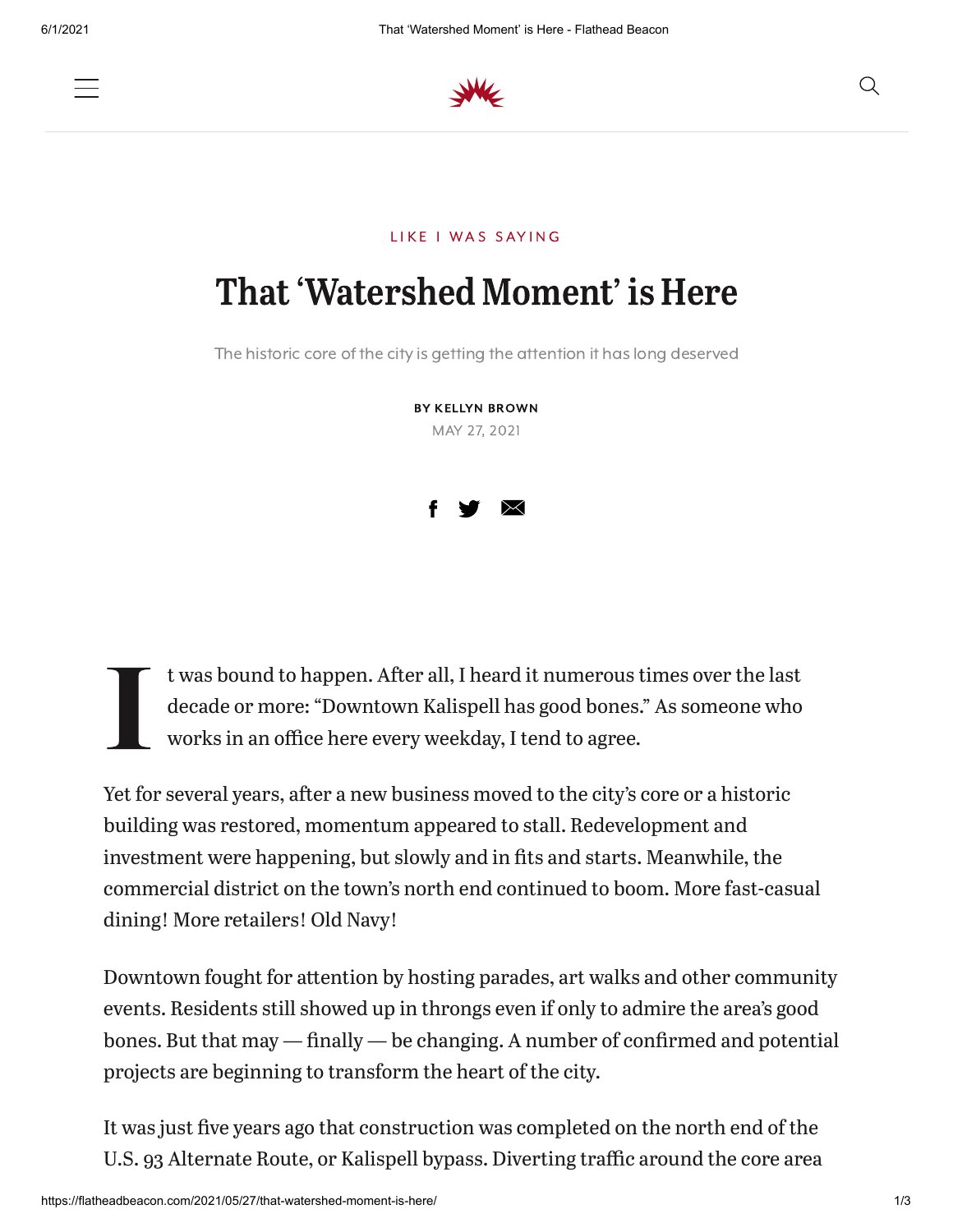would confirm its status as a destination rather than a thoroughfare. In theory.

New businesses did begin moving in, but others appeared to take a wait-and-see approach. An ambitious plan to build a rail park and replace railroad tracks cutting through downtown with a sprawling multi-use trail was underway. The excitement was palpable. The city manager said Kalispell receiving the grant to pay for the project was a "potentially watershed moment."

But a few years passed. And you could understand why some people wondered out loud if renderings of this "transformative" development would ever become a reality.

Well, it has.

The Glacier Rail Park is completed and now all its lots are sold. The city signed a contract this week with Sandry Construction to build the Kalispell Parkline, the two-mile linear park that will replace the railroad tracks downtown. No one is waiting and seeing to invest in the area anymore.

Since CHS moved to the new industrial park, local developer Mick Ruis bought its former property with plans for a mix of commercial and residential use. The historic grain silos will remain onsite.

Compass Construction bought both the 80,000-square-foot KM Building on First Avenue East and the former Alpine Lighting building on Main Street. There are big plans for the KM, including a new restaurant and bar that are already in the works. The Cardinal Hardware building that has sat vacant for several months has also been purchased.

What was steady downtown redevelopment is about to greatly accelerate. Kalispell will become a much more navigable and walkable city with formerly disjointed streets reconnected and a path connecting to the trail network that reaches both Kila and Somers. Density is expected to increase with several opportunities for residential living. There is also talk of building a parking garage.

The historic core of the city is getting the attention it has long deserved because of the persistence of community leaders and a city council that stuck with the Kalispell